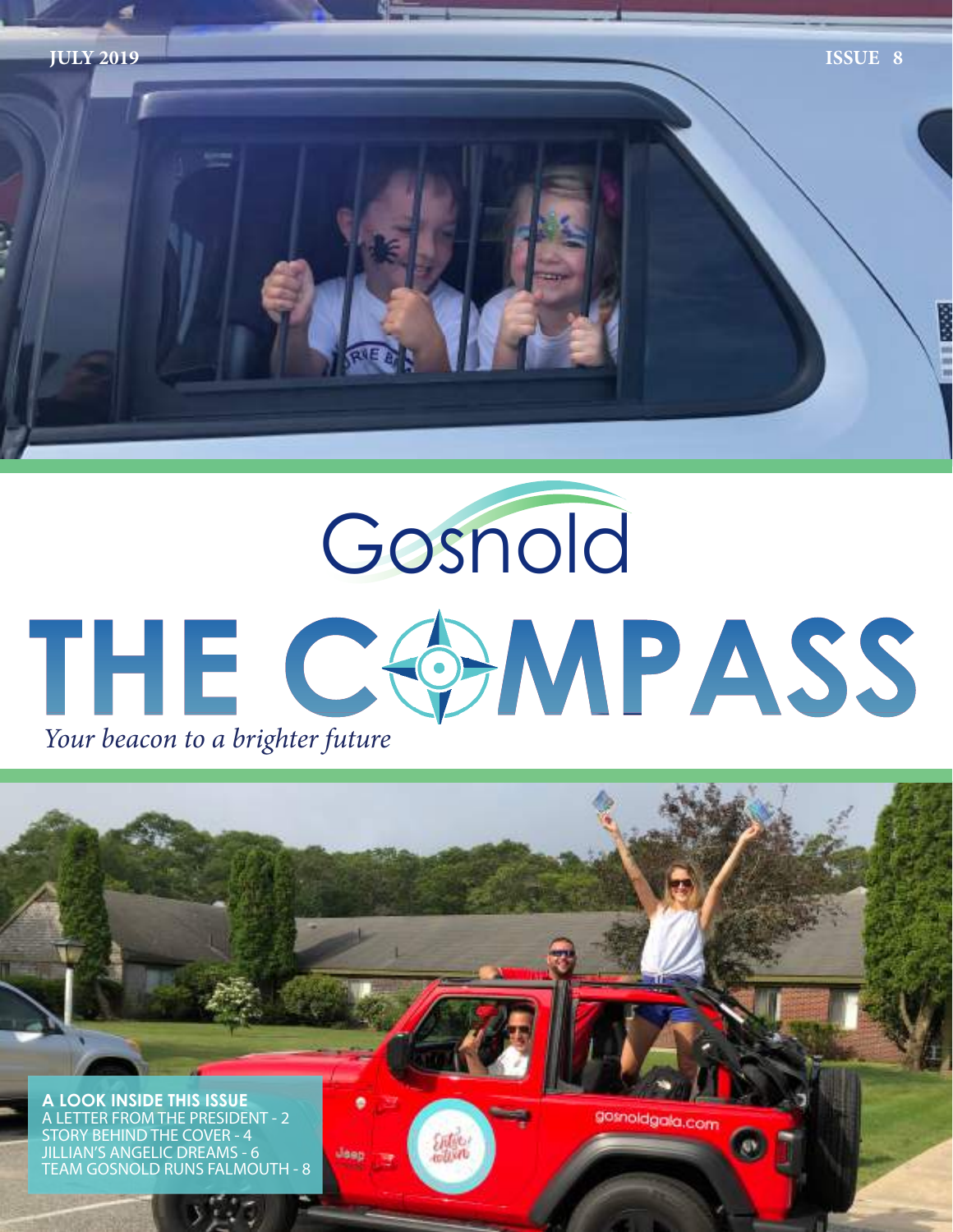### **A LETTER FROM THE PRESIDENT**

Dear Friends and Supporters,

Summer is a busy time at Gosnold. We embrace the beautiful weather and engage with our supporting community in so many meaningful ways.

Gosnold begins the summer season by recognizing two college scholarship recipients. Our Scholarship Program offers college tuition financial support for two young adults who aspire to work in a "helping profession" and display exemplary personal, academic and community engagement qualities.

Thank you to Gosnold's Board of Directors Scholarship Committee members - Linda Zammer, Charlie Reidy, and Bob Korwatch - who join with me to make such a hard choice among so many qualified applicants.

Our 2019 Gosnold Scholarship recipients are Ashlinn Hoffmeister of Bourne and Jahred Sullivan of Plymouth.

*Richard Curucu, President & CEO, Gosnold, Inc., with Don Quenneville, Chairman of the Board of Directors, Gosnold, Inc., at "Playing Above the Influence" in Bourne, MA.*

Let me tell you a bit about these fine young people.

Ashlinn is a recent graduate of Saint John Paul II and was actively involved in numerous extra-curricular and community activities. These included Bourne Community Boating, Monument Beach Sportsman's Club, ECHO of Cape Cod, Varsity Sailing, Youth Groups, Prom Committee, and an Ecuador Missions Trip, to name only a sampling! Ashlinn's interests center on the Health Sciences and Bioethics. She also enjoys speaking Spanish - which she has been studying for the last six years.

Gosnold is honored to support Ashlinn's goal to attend Curry College, with a major in Nursing. Ashlinn's ultimate goal is to become a Nurse Practitioner. Her volunteer work at Cape Cod Hospital and Keystone Place Nursing Home has created in Ashlinn a great empathy for others.

Gosnold's Scholarship Committee was especially touched by Ashlinn's revelation of her personal relationship with a family member who struggles with addiction. Ashlinn poignantly described how her family experience with addiction has inspired hope, strength, compassion, and love.

Our second scholarship recipient is Jahred Sullivan, of Plymouth, and graduate of Plymouth South High School. Jahred was actively involved in many extra-curricular activities. He served as the President of the National Honor Society, Cofounder of the Bible Club, Co-President of the Future Educator of America Club, two year Advisor, and a member of Student Council. Jahred has a great interest in traveling and learning other cultures.





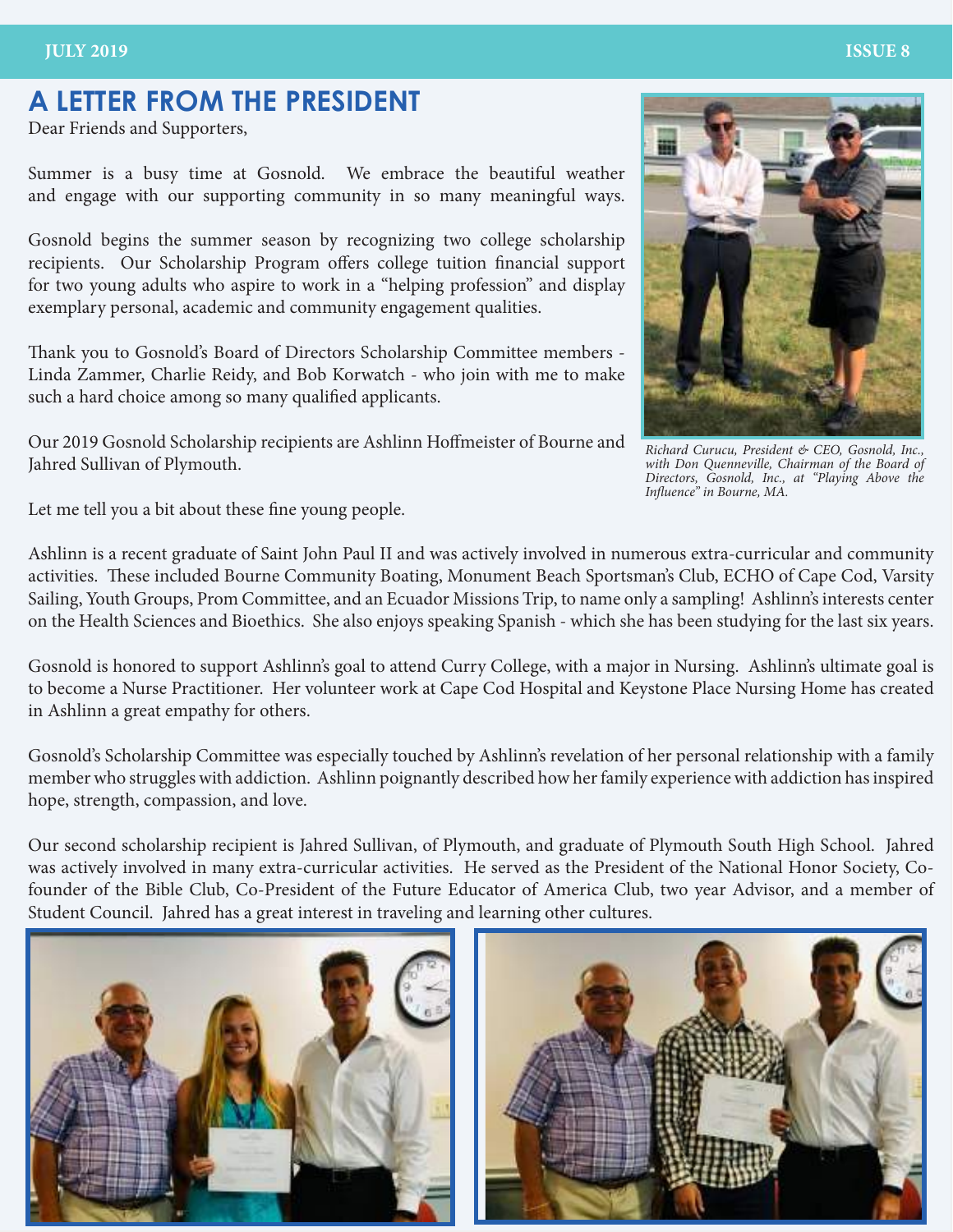### **A LETTER FROM THE PRESIDENT (cont'd)**

This fall, Jahred will attend University of California, Los Angeles, with a major in Psychology. Jahred's overall plan in life is to make the most of what he has been given.

Gosnold's Scholarship Committee was moved by Jahred's unparalleled zest for life and passion for contributing positively to others. Jahred conveyed his personal experience with depression and a willingness to share his experiences with peers in hope of helping others.

We believe these two exceptional young people will go far in life. Perhaps one day we might see them as part of our Gosnold workforce!

Gosnold's work with youth is an important part of our mission and programming. We know Prevention is effective with middle and high school students. Now in nearly 60 schools across Southeastern Massachusetts, Cape, and Islands, Gosnold helps students address problems early on so they choose healthy coping supports and strategies rather than resort to experimentation with substance use. Delaying the onset of experimentation with substances is critical to positive youth development.

Ashlinn and Jahred are inspirational examples.

Richard Curcuru President & Chief Executive Officer Gosnold, Inc.

Gosnold

ww.gosnold.org 800.444.1554 200 Ter Heun Drive, Falmouth, MA 02540



## **BEEP! BEEP! WHERE IS THE JEEP?**

The Jeep Raffle is back! Gosnold is raffling off a brand new, 2019 Jeep Wrangler 4x4 to one lucky winner!

Stay tuned to Gosnold's Facebook Page for the Jeep whereabouts, and for information regarding the Jeep Raffle and other giveaways!

Gosnold will be raffling off this Jeep on Saturday, August 24, 2019 at 8:00 PM at the Third Annual Legacy Gala, Oyster Harbors Club, Osterville, MA.

To purchase your Jeep Raffle ticket, visit: www.gosnoldgala.com/jeep-raffle/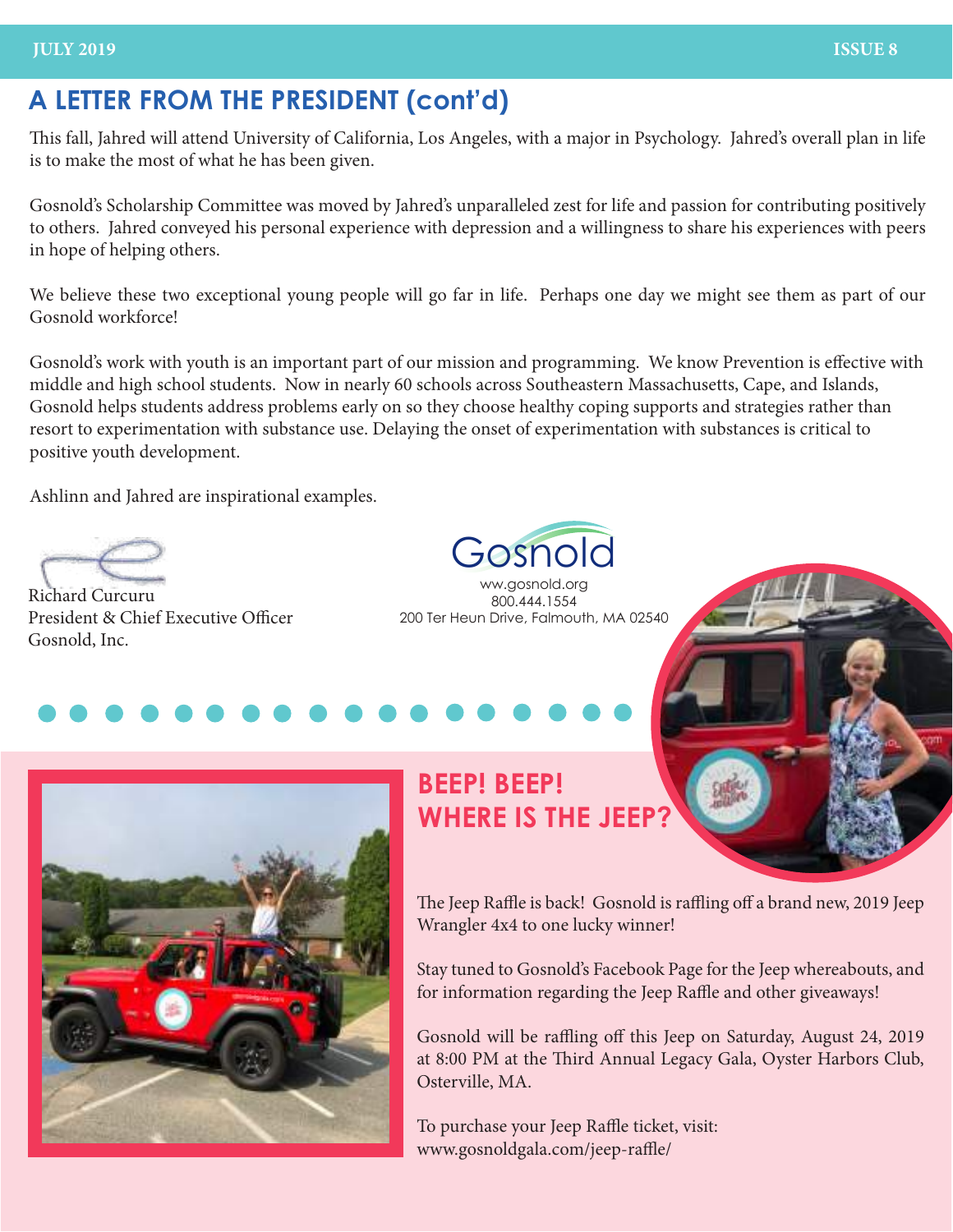### **THE STORY BEHIND THIS ISSUE'S COVER**

On July 10th, Gosnold, the Bourne Substance Free Coalition, and the Bourne Braves teamed up to provide an afternoon of family fun. "Playing Above the Influence" is a substance-free event designed to give families and young people an opportunity to interact with positive role models, the Cape Cod Baseball League Players.

A K-9 demonstration was hosted by the Barnstable County Sheriff 's Office, and other activities included a slip and slide and a fatal vision goggle obstacle course. Honored to feature numerous vehicles on site for "Touch a Truck", we extend a great big "Thank You" to the Bourne Fire Department, Bourne Police Department, The Bourne Department of Natural Resources, the Massachusetts State Police, and the Barnstable County Sheriff's Office. Thanks to generous support from Cape Cod Five and other local businesses, attendees received free hotdogs, cakes, t-shirts, and raffle items.



Gosnold's Recovery Manager, Melissa Lonergan, threw out the first pitch at the start of the Bourne Braves game!

Join us again on Monday, July 29, 2019, with the Falmouth Commodores. The event will take place from 4:00 – 5:30 PM at Fuller Field (behind the Rec Center) at 790 Main Street, Falmouth. This event is free and all are welcome to attend.

Special thanks to our sponsors: the Barnstable County Sheriff's Office; Cape Cod Five; the Falmouth Police Department; the Falmouth Fire Department; and Mobile Sports Promotions. For more information, please contact Gosnold's Prevention Division at 508-540-2317.



Pictured Above: Trey Butler and Abigail Kleber get a "timeout" in the Bourne Police Cruiser.

Pictured left: Bourne Fire Rescue provides tours and demonstrations of Bourne's Emergency Vehicles.

Pictured Right, top: Major Barney Murphy, Head of Sheriff 's K-9 Unit facilitates K-9 demonstrations for the attendees.

Pictured Right, bottom: Members of Gosnold's culinary team provide refreshments and treats for the event.

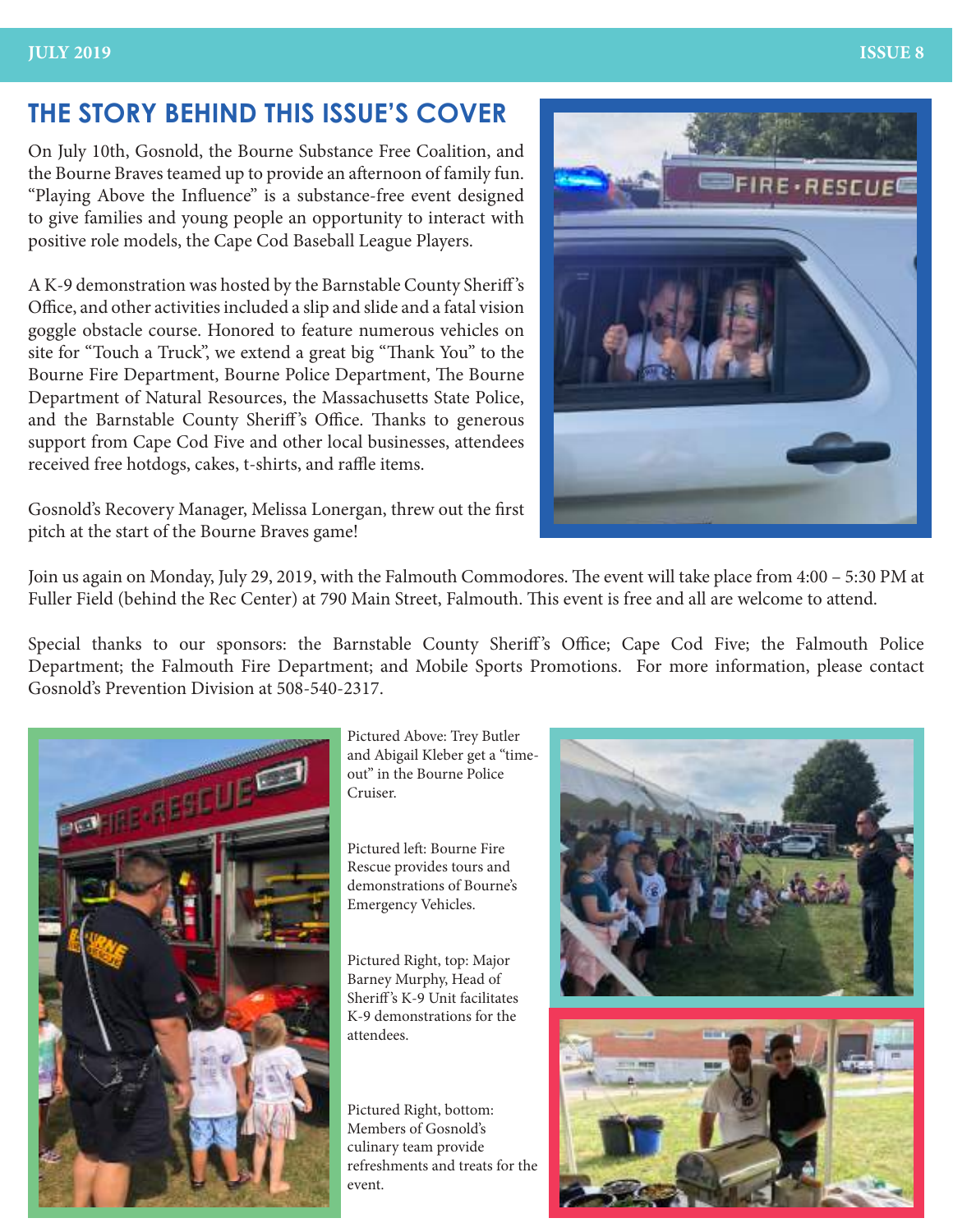# **GOSNOLD IN THE COMMUNITY**



Gosnold's Emerson House Program Director Angela Shepherd accepts a generous contribution delivered to Emerson house by Officer Charlie Marken, on behalf of the Falmouth Police Patrolmen's Federation.



Gosnold staff and volunteers particpate in Gosnold's annual Sticker Shock Campaign, raising awareness of under age alcohol sales & consumption; held at various liquor stores across Cape Cod.



Melissa Lonergan, Recovery Manager, Libby Jaxtimer, Director of Contract Management and Patricia Mitrokostas, Director of PR and Organizational Advancement braved the rain and wind to support recovery and Wellstrong

# **TEAM GOSNOLD SPREADS THE WORD**

Gosnold staff help to raise awareness of the 2019 JEEP WRANGLER RAFFLE.

Proceeds from the raffle benefit Gosnold's unfunded or underfunded programs including Alumni Services, Recovery Management, Technology Supports, and Prevention Initiatives.









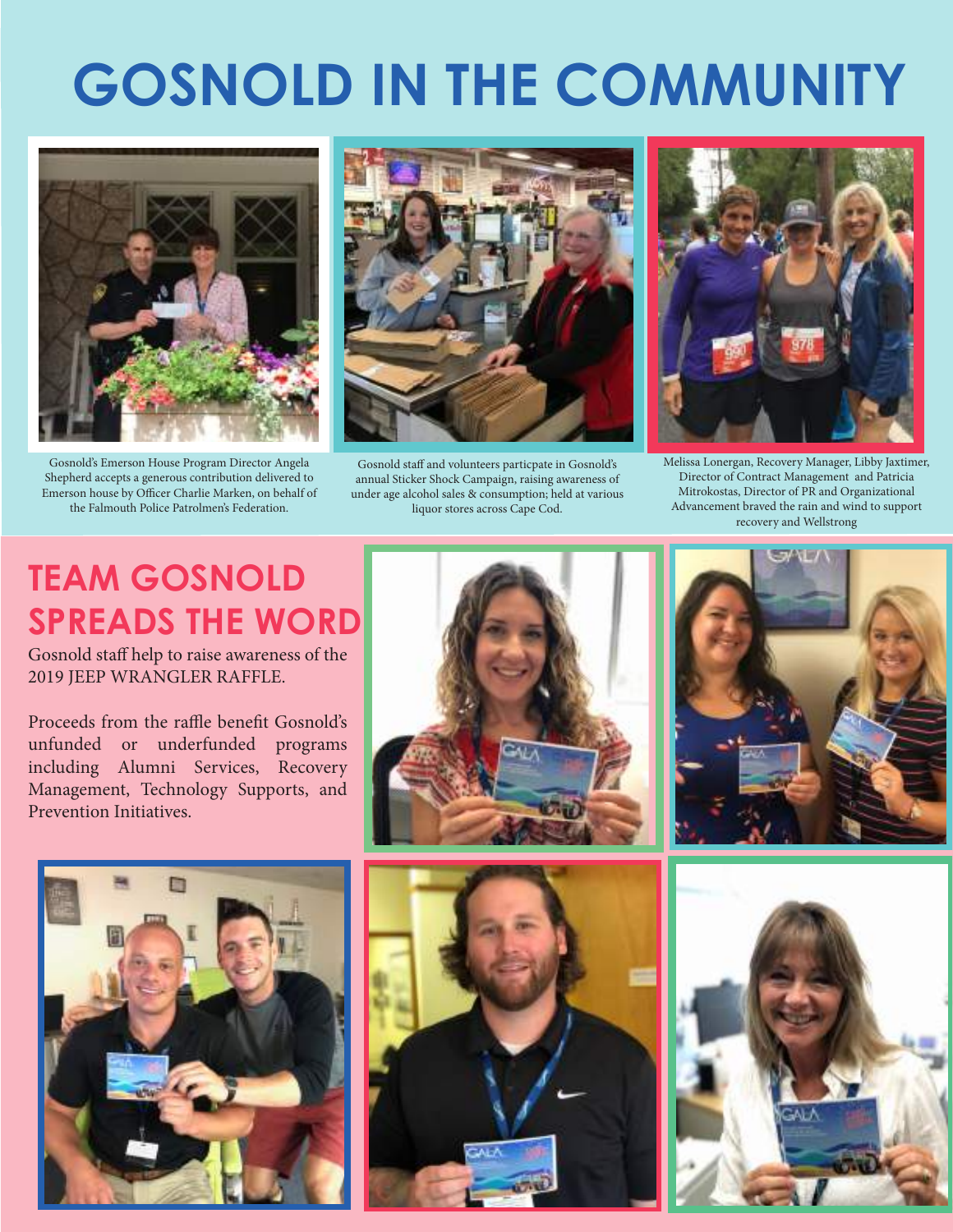# JILLIAN'S ANGELIC DREAMS BENEFIT CONCERT

JULY 28, 2019 | OAK BLUFFS TABERNACLE, MARTHA'S VINEYARD *An evening of R&B featuring Deborah Cox and Ben Taylor, with Alyson Williams, Clayton Bryant, Nanauwe and the all star Ashford & Simpson Sugar Bar Band and, Host, Jason Flom*



*Concert honors the memory of Jillian Slatas (pictured above), former Gosnold patient & employee who sadly lost her hard-fought battle with addiction in November 2017.*

In memory of Jillian Slatas, beloved daughter, sister, friend, human of great spirit, who passed away on November 12, 2017 from an overdose laced with fentanyl, "Jillian's Angelic Dream Concert" will take place on July 28, 2019 at 8 PM at the Tabernacle in Oak Bluffs, Martha's Vineyard. Jillian's battle with addiction began with prescribed Oxycontin for pain associated with the extraction of wisdom teeth. For five years, Jillian struggled with her recovery.

The concert's aim is to humanize and educate people about the opioid epidemic; to create effective programs and treatments at Gosnold and beyond; and to destigmatize substance use disorder so that those affected by it will seek treatment and support.

Headlining the event is Deborah Cox. Alyson Williams, Clayton Bryant, and the Ashford & Simpson Allstar SugarBar Band will also perform.

Proceeds will support specialized programs at Gosnold. Donations can be mailed to Jillian's Angelic Dreams, 7 Rose Meadows Way, Aquinnah, MA 02535, or can be made online at thejillianfoundation.org



**EVENT DETAILS:** SUNDAY, JULY 28, 2019 OAK BLUFFS TABERNACLE MARTHA'S VINEYARD

VIP RECEPTION 5:30 PM - 7:30 PM DOORS OPEN 7:30 PM SHOW 8:00 PM - 10:00 PM

**To purchase tickets for this event, please visit: thejillianfoundation.org**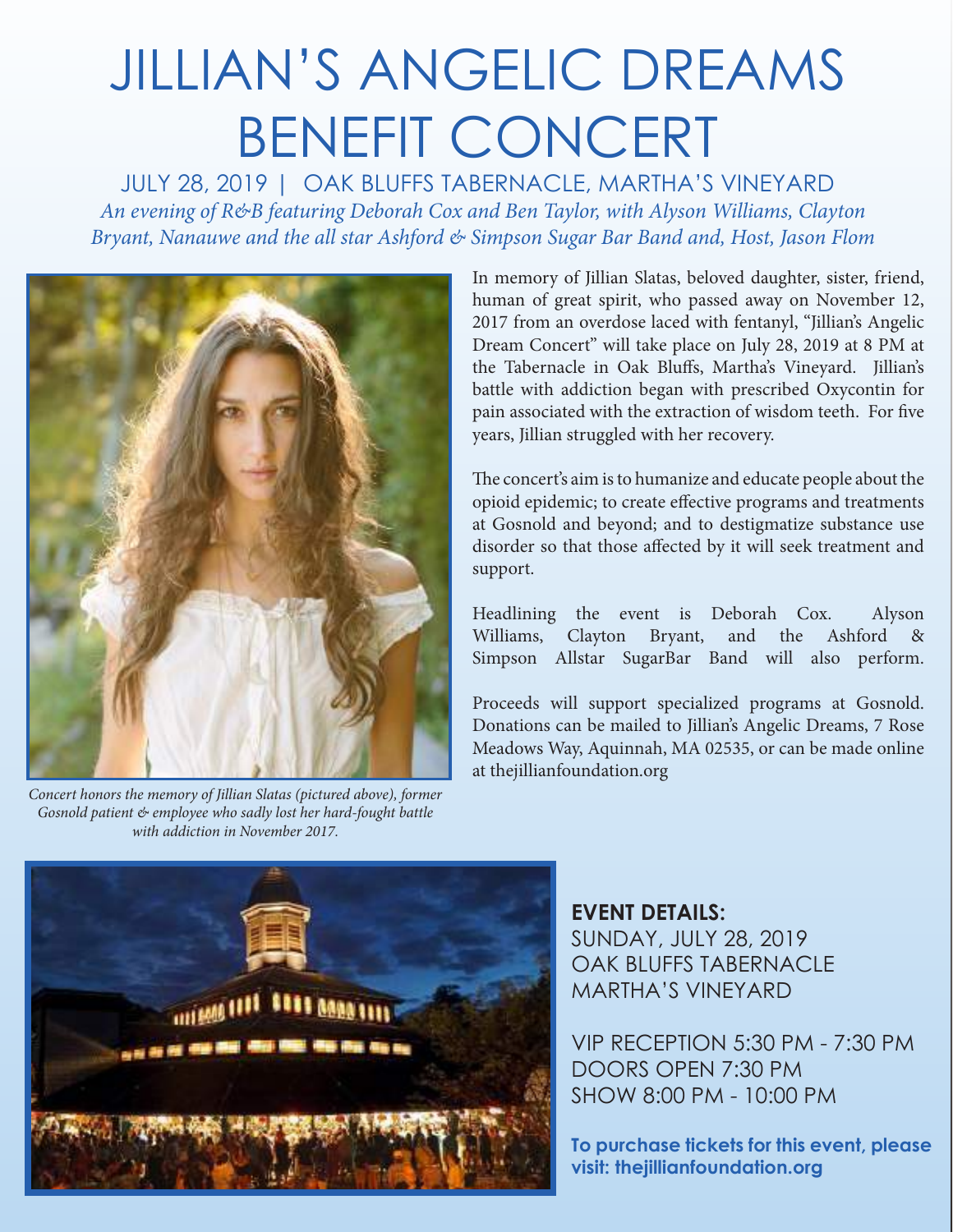# ALUMNI SPOTLIGHT

This month's Alumni Spotlight feature highlights the story of Daniel Buck, Recovery Residence Coordinator, Gosnold, Inc.

After finding himself homeless on the streets of San Francisco, Dan moved home to Massachusetts to seek treatment for his substance use disorder. An alumnus of Gosnold Treatment Center and Gosnold's Miller House, Dan's life experience evolved into a career opportunity. He began working at Gosnold as Recovery Residence Coordinator, overseeing Gosnold's Shore Road Recovery Home, and providing round-the-clock supervision and assistance to the house's residents.

In January 2018, Dan returned to school, graduating Summa Cum Laude with a Bachelor's Degree in Economics. He later passed the LSATS, and received an acceptance to The University of Massachusetts School of Law, where he seeks his Juris Doctor.

When asked of his life experience and role at Gosnold, and how that prepares him for law school and his career, Dan expresses that working for this organization has laid the groundwork for the advocacy of others. "As a lawyer, I will be given a louder voice to advocate for these disadvantaged populations", he says. "Practicing law, while working to destigmatize substance use disorders and the effects of addiction in the lives of these marginalized groups will help me to prove that we are not defined by addiction; We are defined by what we do with the opportunity to get well."



*Dan Buck, pictured above with his mother, Francine Buck and partner Katie McCarter.* 

We asked Dan to offer advice to those who are considering treatment for their substance use disorders, and he responded with a quote from the ancient philosopher, Confucius; "We have two lives, and the second begins when we realize we only have one." "The time is now," Dan says.

In addition to his full-time employment and commitment to education, Dan continues to inspire others through volunteerism and active involvement in the twelve-step recovery community on Cape Cod. We thank Dan for his unwavering support of Gosnold, our patients and their families, and the countless others he will help along his journey.



## **SECOND ANNUAL STAFF VS. ALUMNI SOFTBALL TOURNAMENT**

Gosnold Staff have reclaimed the trophy!

Gosnold Staff took the win over the Gosnold Alumni in the 2nd Annual Staff vs. Alumni Softball Tournament, held on June 23, 2019 at Falmouth Heights Park in Falmouth, MA.

Thank you to everyone who came out to play and support.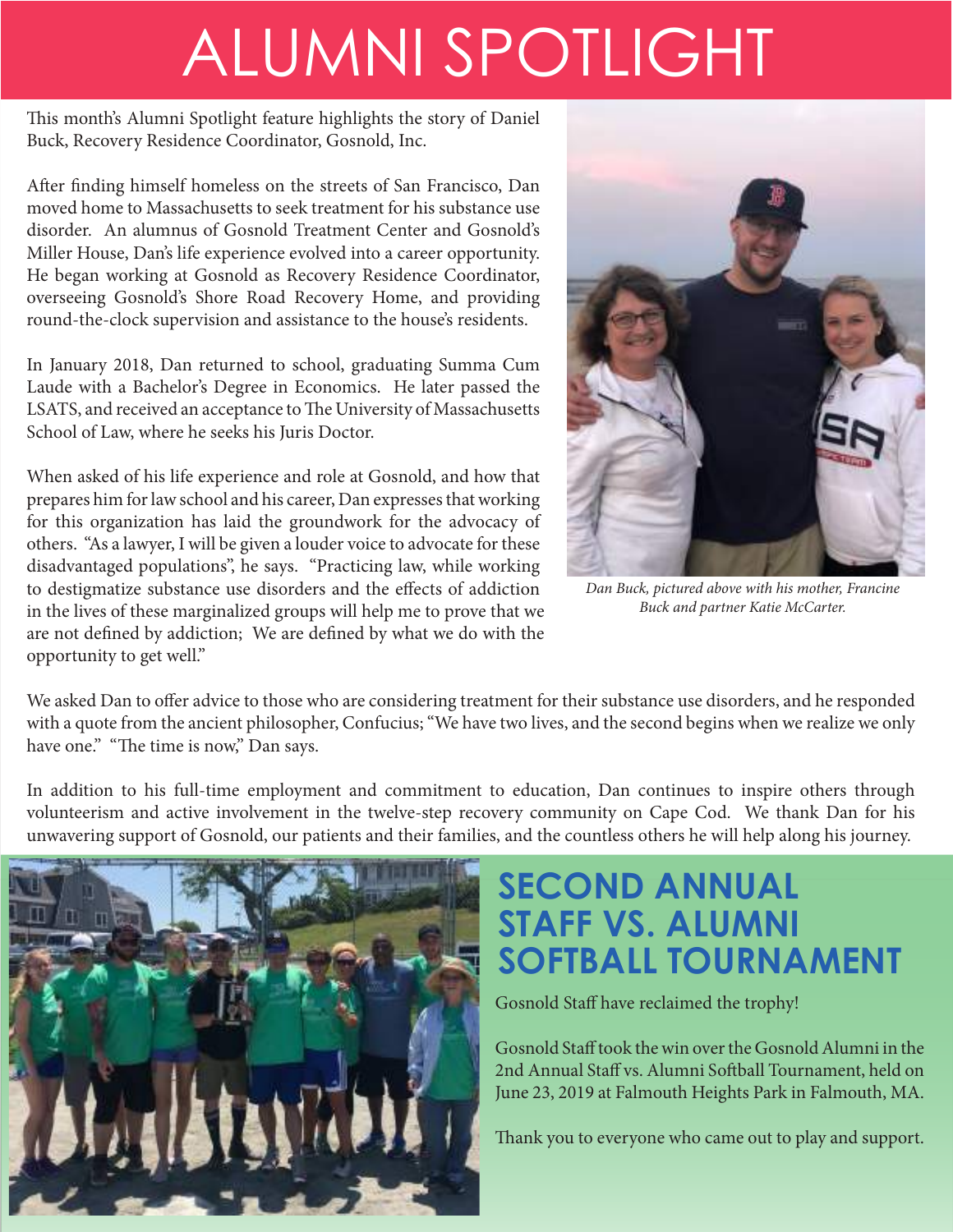

# **GOSNOLD RUNS FALMOUTH**

Running takes dedication. Much like recovery, running involves sacrifice, determination, and motivation. The results of these sacrifices not only provide our runners with a sense of accomplishment and wellness; these acts of courage pave the way to treatment and recovery for countless others.

This year, Gosnold is proud to highlight just a few of the staff members running to benefit our unfunded or underfunded treatment programs, to raise awareness of Gosnold's mission and values, and to show that ANYTHING is possible - *even seven miles in the hot Cape Cod sun* - when taken **one step at a time.** 



Gesnok



**DYLAN BENOIT**  Recovery Management Supervisor I run for Gosnold to show others that recovery is possible.

**MELISSA LONERGAN**  Recovery Manager I run for Gosnold to inspire my Coaching patients.

**ALEX GUENTHER** Recovery Manager I run for Gosnold to give hope to patients and their families.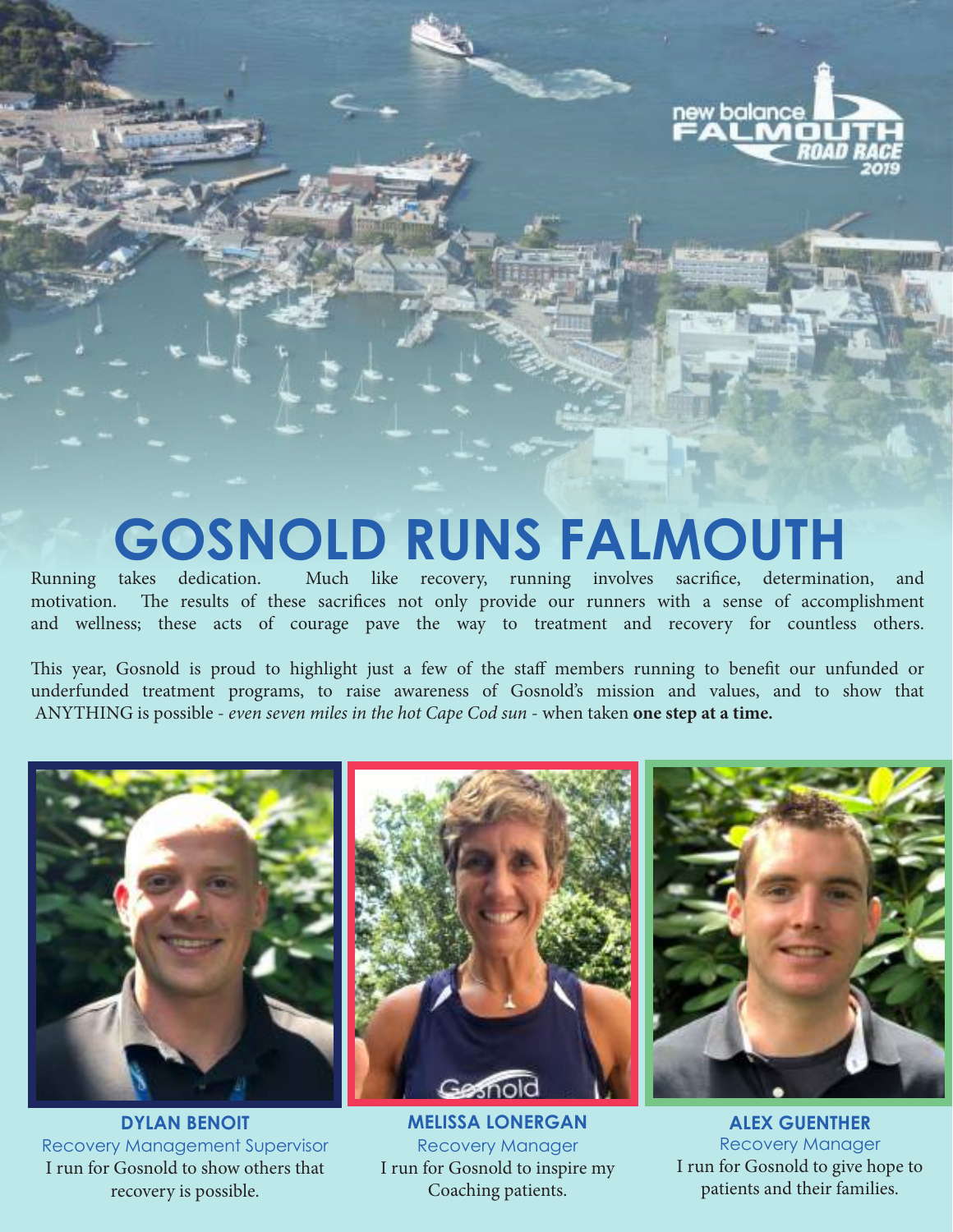# **EACH RUNNER HAS A REASON...**

Some run with our team to celebrate their own recovery or the recovery of a loved one, and some run to memorialize a loved one lost to addiction. While each person has a reason for running, everyone on Team Gosnold runs to help educate the community and reduce the stigma of addiction and mental illness.

Proceeds from The Falmouth Road Race support innovative programs including:

The **Gosnold Alumni program** provides support to those who previously participated in Gosnold services. The program nurtures a community of like-minded individuals who are active in their recovery, and show interest in getting involved with service work, volunteer opportunities and recovery-based social events.

**Gosnold's Technology Supports** such as Expressive Digital Imagery (EDI) which promotes recovery and emotional resilience through imagery created on mobile devices. Photos and images are altered by the patient to express feelings associated with mental health and substance use orders. Individuals use EDI to share deeply personal aspects of their lives that are difficult to express through words alone.

**Gosnold's Prevention Division** aims to reduce substance use among young people, support families affected by addiction, intervene before addiction starts and help build healthy communities.

### **TO SUPPORT TEAM GOSNOLD, PLEASE VISIT: gosnold.org/2019-falmouth-road-race**

TEAM GOSNOLD SPONSORED BY:



**PATRICIA MITROKOSTAS**  Director of Public Relations & Organizational Advancement I run for Gosnold in memory of my father.



**AMANDA MARCOTTE**  Assoc. Director of Marketing I run for Gosnold to show my daughter the importance of giving back.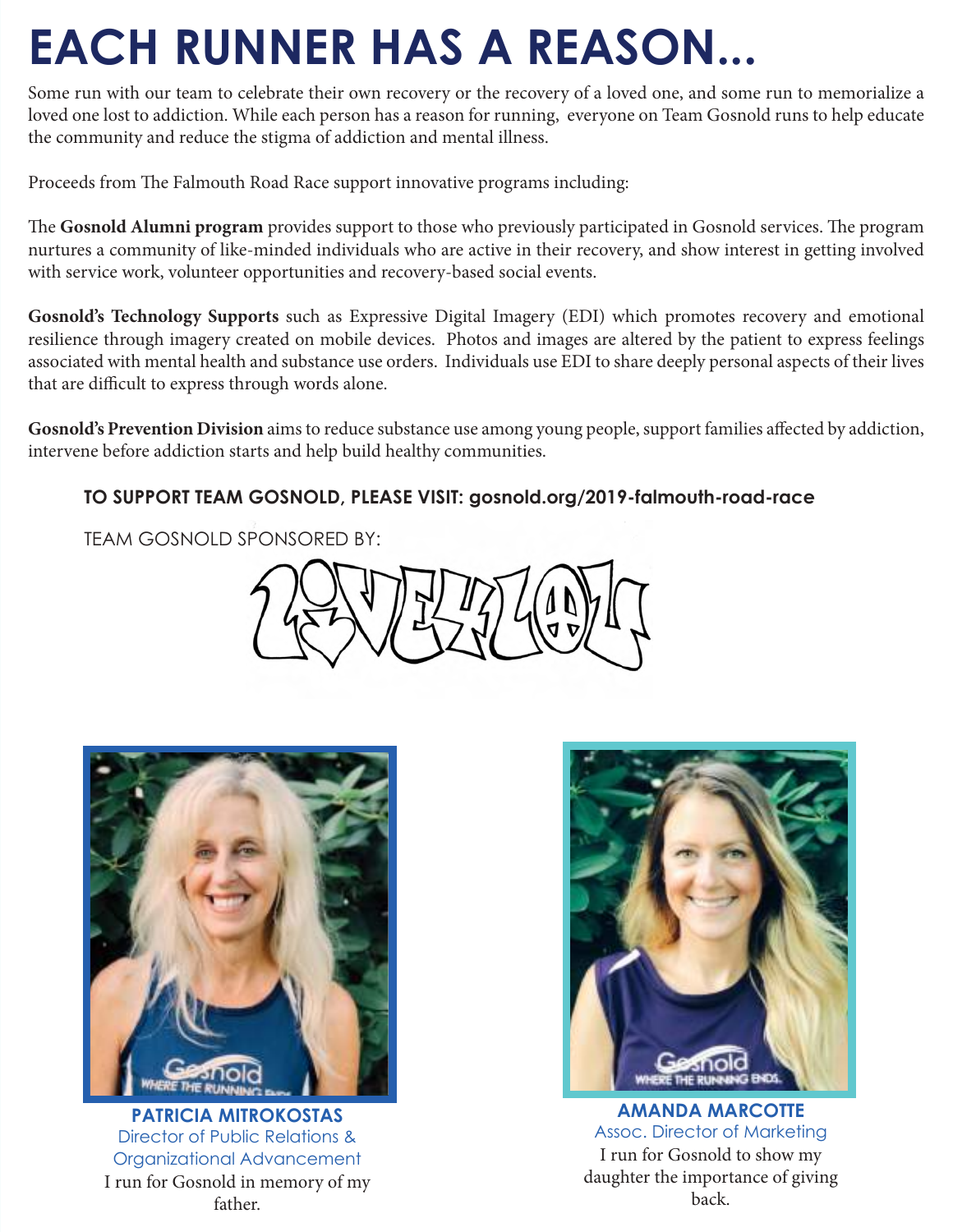# REGISTRATION Gosnold **FULL Gosnold Golf Tournament**

**Monday, August 26, 2019 Pocasset Golf Club Pocasset, Massachusetts**

# **THANK YOU TO OUR SPONSORS**





Gosnold is hosting our 21st Annual Charity Golf Tournament on Monday, August 26, 2019, at the Pocasset Golf Club.

**Registration for golf foursomes is now closed.** 

There are several levels of sponsorship opportunities available and we welcome gift certificates and prizes for our raffle and auction.

For additional information, please email Elizabeth de la Cour, Events Coordinator, at edelacour@gosnold.org.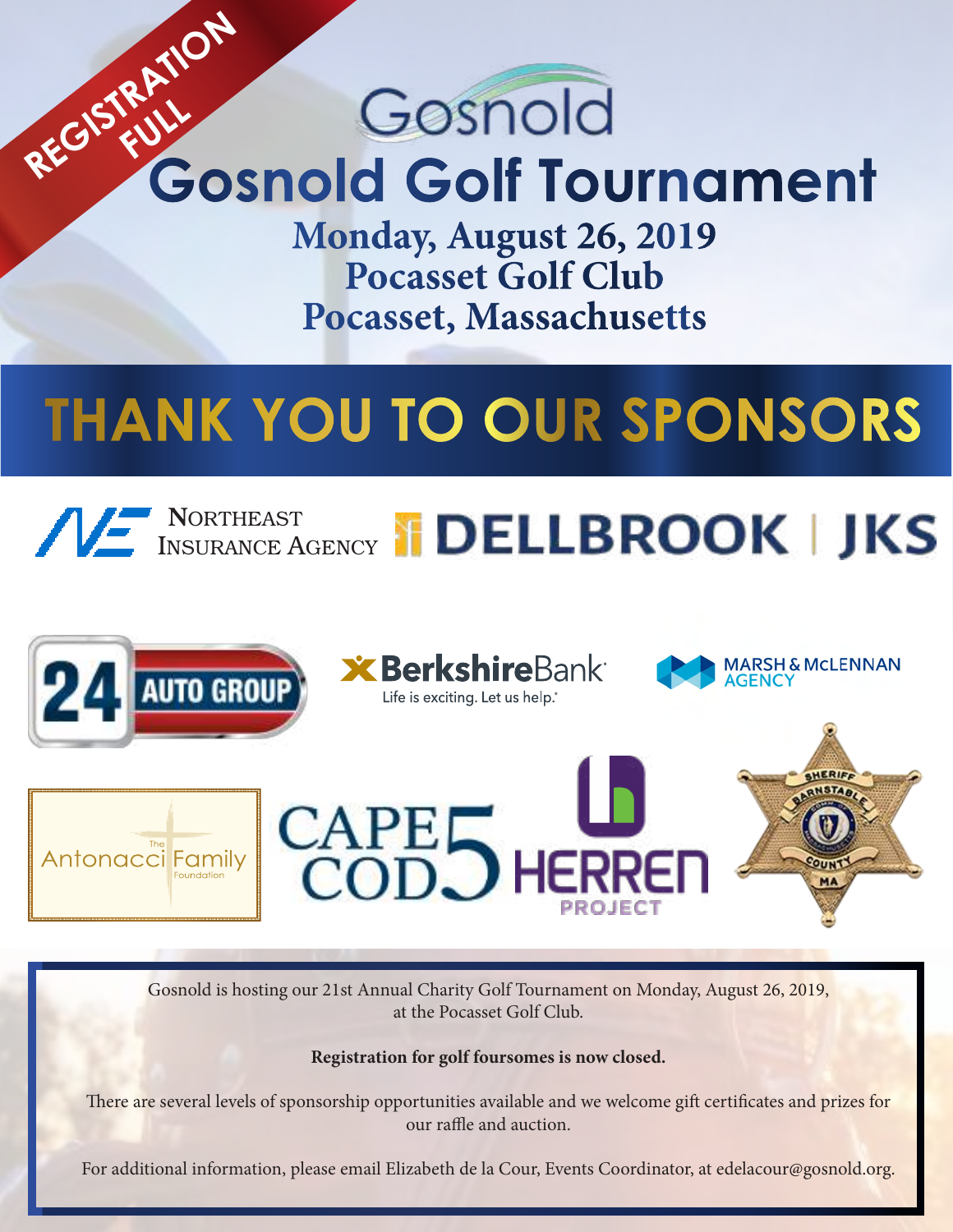

## **MEET JENNIFER "JENNY" CAPRIO**  *(or "Coach Jenny" as we refer to her at Gosnold.)*

A resident of Falmouth for the last twelve years and no stranger to business and fitness communities, Jenny is also well regarded by the "recovery community."

"Since I have been doing this work on the Cape and in Falmouth in particular, it's been an honor to work with so many people who have decided to begin a life in recovery. They are among my favorite clients because they seek a holistic approach to wellness that includes a sober lifestyle, excellent nutrition, and regular exercise. Recovery involves building constructive routines and I feel fulfilled in helping clients in recovery build and stick to those routines."

After Jenny became a certified personal trainer more than five years ago, she has steadily developed a strong local clientele - enough so to open her own gym - SWEAT STUDIO Cape Cod - located at 426 East Falmouth Highway, Falmouth MA. Her latest endeavor is training up TEAM GOSNOLD for the Falmouth Road Race.

"We meet every week and I put them through their paces. Our goal is to get TEAM GOSNOLD in the best physical and mental condition, while building positive team spirit and enthusiasm for the race. I know this is one of Gosnold's most important fundraisers because it features runners in recovery as well as family members who support the Gosnold cause. I also understand that there are many runners who participate in memory of someone they have lost to the disease of addiction...a tragedy no person should suffer.

I know few people who have not been touched in some way by this illness. I am no exception. This is personal for me...as well as professional."

Be sure to visit Gosnold's Facebook page and Sweat Studio's page to see how TEAM GOSNOLD progresses.

If you want to support TEAM GOSNOLD at the Falmouth Road Race you can find details at: gosnold.org/2019-falmouth-road-race

We look forward to seeing Jenny and TEAM GOSNOLD at the Finish Line. When asked if she will be running her second race for TEAM GOSNOLD on August 18th Jenny says, "Of course. We finish what we start together!